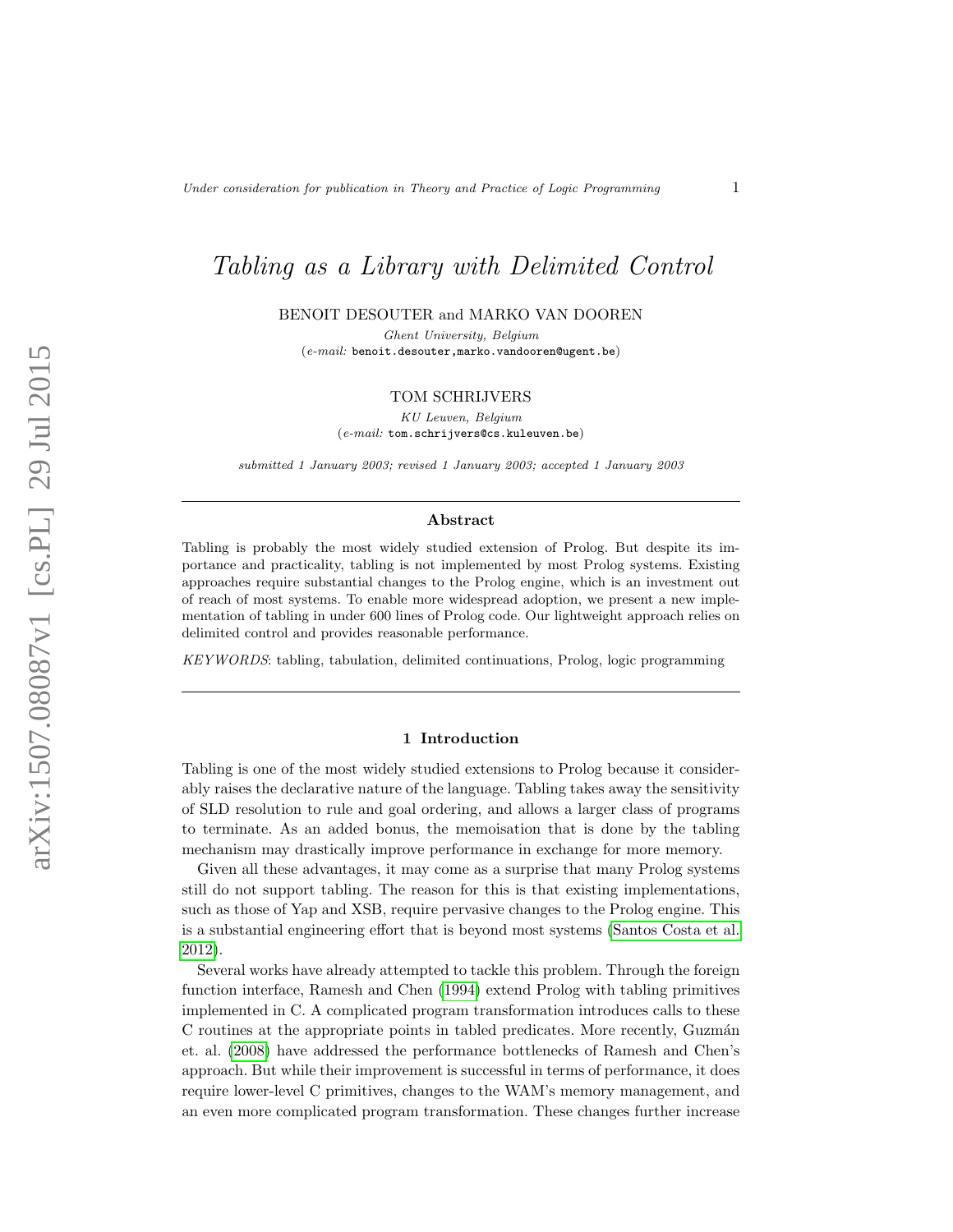the cost of porting and maintaining the mechanism, and the development effort cannot be amortised over other features. Hence, the approach does not lower the threshold for adopting tabling.

Extension tables [\(Fan and Dietrich 1992\)](#page-13-2) provide a tabling mechanism that is implemented directly in Prolog. However, the approach cannot achieve satisfactory performance as suspended goals are always re-evaluated. The initial implementation used the assert and retract predicates for database manipulations. These predicates are notorious for their slow performance. A later version moved the data structures to C, but did not change the inherent recomputation behaviour.

Santos Costa et al. [\(2012\)](#page-14-0) point out that "Making it easy to change and control Prolog execution in a flexible way is a fundamental challenge for Prolog.". We argue that delimited control, a language construct for manipulating a program's control flow, does exactly that. Schrijvers et. al. [\(2013\)](#page-14-1) show that the impact of delimited control on the WAM is minimal. On top of that, the development effort of delimited control can be amortized over the range of high-level language features they enable, such as effect handlers [\(Plotkin and Pretnar 2013\)](#page-13-3).

We show how delimited control can be used for a lightweight tabling mechanism. Both the tabling control flow and data structures are written entirely in Prolog enhanced with delimited control. It does not require deep custom changes to the Prolog engine, complicated program transformations, or meta-interpretation. As such our mechanism demystifies many aspects of implementing tabling.

Compared to existing state-of-the-art systems, our system needs more attention in terms of performance, but this does not outweigh the gain in flexibility: we bring tabling much closer to the masses. In contrast with extension tables, our approach does not require recomputation of suspended goals. Our tabling implementation is available at <http://users.ugent.be/~bdsouter/tabling/>.

# 2 Background: Delimited Continuations

Delimited control [\(Felleisen 1988;](#page-13-4) [Danvy and Filinski 1990\)](#page-13-5) is the key ingredient of our lightweight tabling approach. This technique originates in functional programming and was recently introduced in Prolog by Schrijvers et al. [\(2013;](#page-14-1) [2013\)](#page-14-2) in the form of two built-ins: reset/3 and shift/1 for delimiting and capturing the continuation respectively.

- reset(Goal,Cont,Term1) executes Goal. If Goal calls shift(Term2), its further execution is suspended and unified with continuation Cont. A continuation is an unspecified Prolog term, which can be resumed using call/1. It can be called, saved, copied and compared like any other term, but it is opaque: from its representation we cannot determine anything about the actual goals it represents.
- shift(Term2) unifies the remainder of Goal up to the nearest call to reset/3 (i.e., the delimited continuation) with Cont, and its return value Term2 with Term1. Finally, it returns control to just after the reset/3 goal.

We start with an example that does not call the continuation.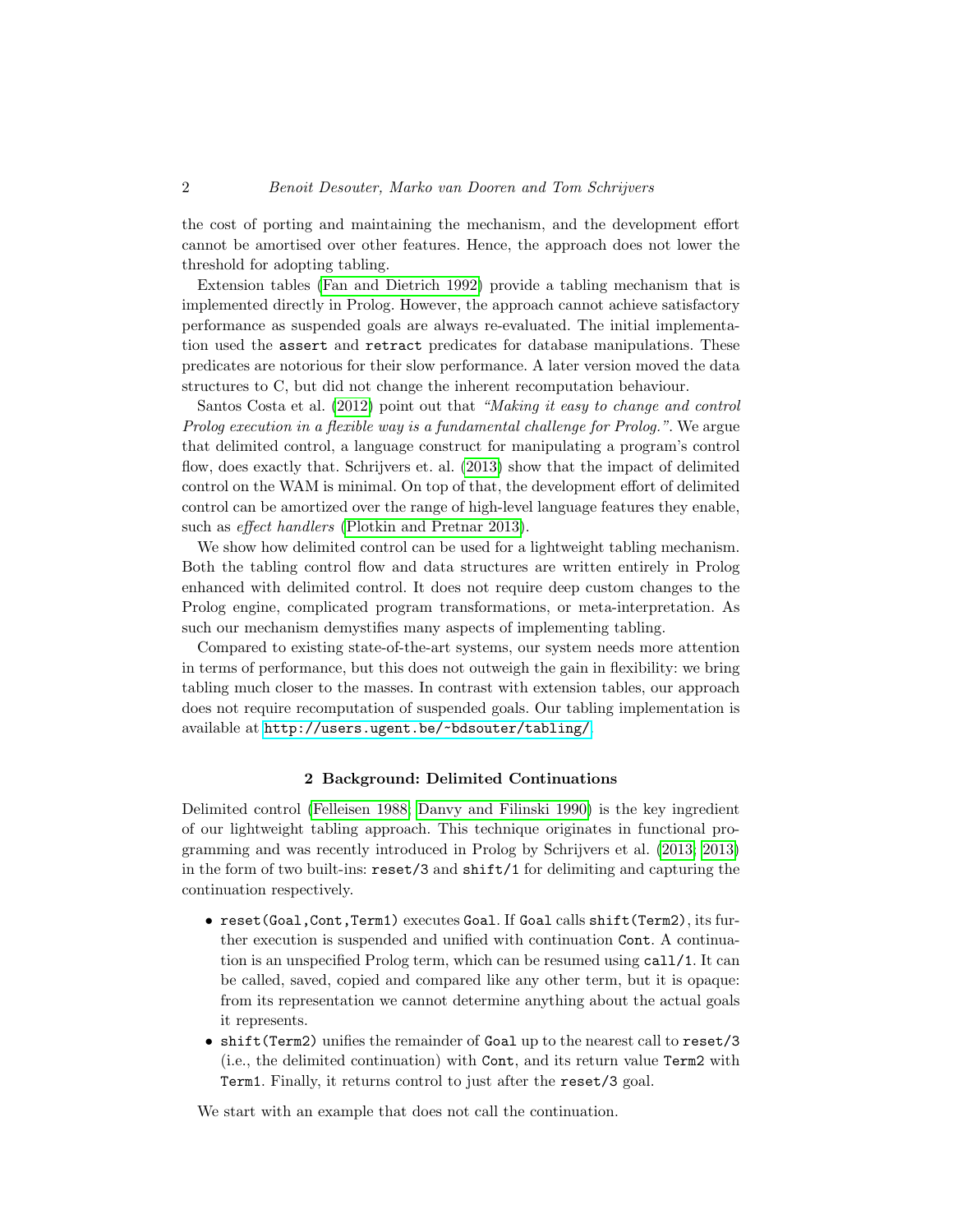```
Tabling as a Library 3
p :-
 reset(q,Cont,Term1),
 writeln(Term1),
 writeln(Cont),
 writeln(end).
                         q :-
                           writeln('before shift'),
                           shift('return value'),
                           writeln('after shift').
                                                   ?- p.
                                                   before shift
                                                   return value
                                                    [$cont$(785488,[])]
                                                   end
```
This example shows that shift/1 instantiates the last two arguments of reset/3. Cont represents the writeln('after shift') goal in the context of the activation of the clause for q/0. But since the continuation is not called, this goal has no effect. Term1 is unified with the term 'return value'. The execution continues after the reset/3.

The following example shows what happens if the continuation is called:

| $p :=$                   | $q : -$                  | ?- p.        |
|--------------------------|--------------------------|--------------|
| $reset(q,Cont, Term1)$ , | writeln('before shift'), | before shift |
| written("term1),         | shift('return value'),   | return value |
| $call(Cont)$ ,           | written('after shift').  | after shift  |
| writtened).              |                          | end          |

# <span id="page-2-1"></span>3 Shallow Program Transformation

In our approach, tabled predicates require no special notation, nor any syntactic analysis of the predicates being tabled. Predicates are written in the usual way, and transformed by a shallow program transformation.

| $\vert$ :- table p/2.                                | $p(X, Y)$ :- table( $p(X, Y)$ , $p\_aux(X, Y)$ ).              |
|------------------------------------------------------|----------------------------------------------------------------|
| $ p(X,Y) - p(X,Z), e(Z,Y).$<br>$ p(X,Y) := e(X,Y)$ . | $p_{aux}(X,Y) := p(X,Z), e(Z,Y).$<br>$p_{aux}(X,Y) := e(X,Y).$ |

<span id="page-2-0"></span>Fig. 1. Running example: transitive closure. Fig. 2. Result of the transformation.

The use of tabling is illustrated in Figure [1.](#page-2-0) Predicate p/2 computes the transitive closure of the e/2 relation. The table-directive indicates that p/2 will be tabled. Predicates without that directive are resolved using standard SLD-resolution.

The table/1 directive performs a very shallow program transformation, the re-sult of which is shown in Figure [2.](#page-2-1) This transformation introduces  $p_$ -aux/2, which we call the *worker* predicate, and  $p/2$ , the *wrapper* predicate. The wrapper predicate is defined in terms of the tabling predicate table/2, which care of tabling that call fully dynamically. The next section explains how table/2 can be implemented directly in Prolog.

# 4 Implementation of the Tabling Library

This section explains how we implement tabling as a library.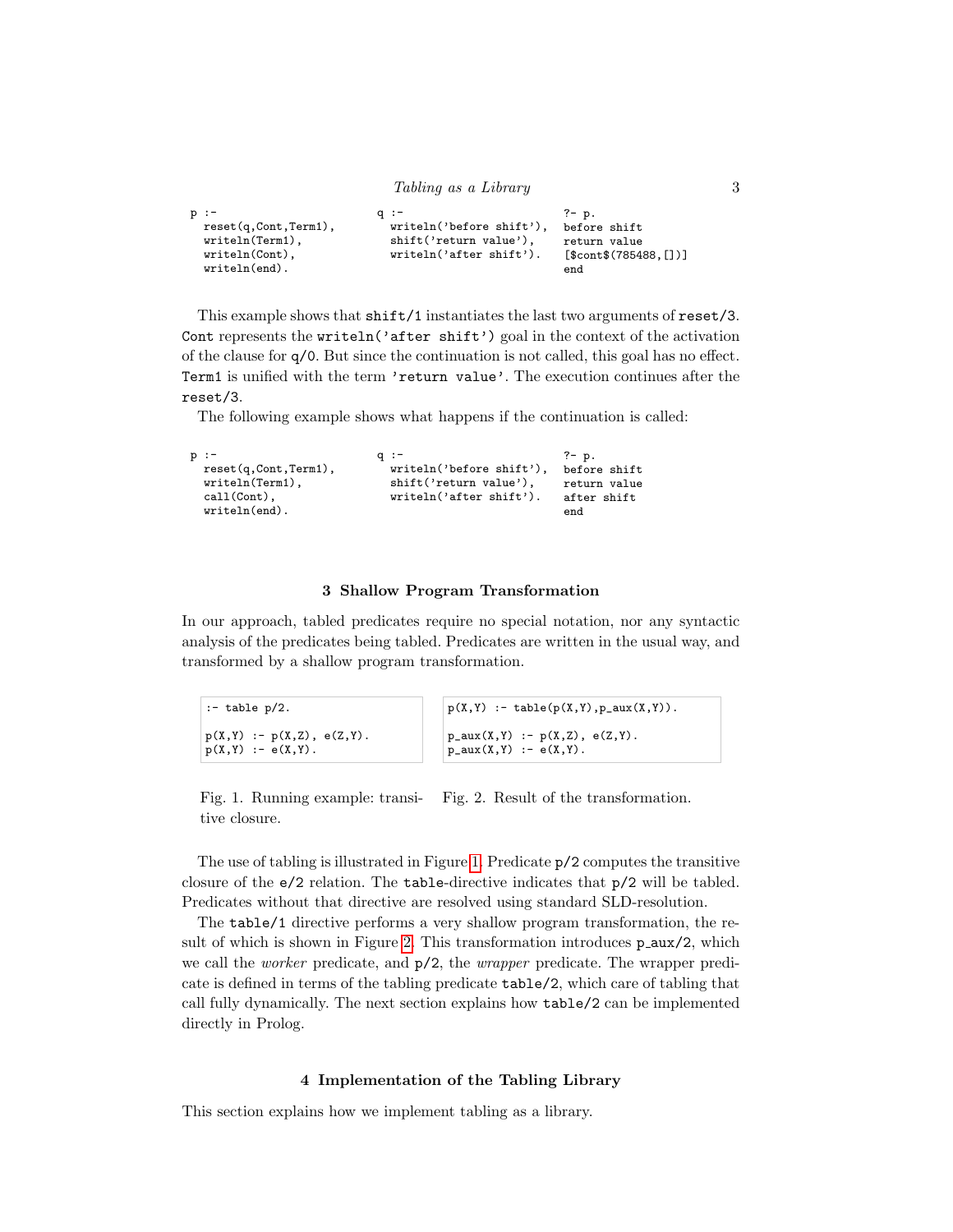```
table(Wrapper,Worker) :-
 get_table_for_variant(Wrapper,Table),
  table_get_status(Table,Status)
  ( Status = complete ->
   get_answer_from_table(Table,Wrapper)
  ;
    ( exists_scheduling_component ->
     run_leader(Wrapper,Worker,Table),
      get_answer_from_table(Table,Wrapper)
    ;
      run_follower(Status,Wrapper,Worker,Table)
   \lambda).
```
<span id="page-3-0"></span>Fig. 3. The table/2 predicate.

# 4.1 The table/2 Predicate

Thanks to the shallow program transformation, the table/2 predicate intercepts every call to a tabled predicate. Figure [3](#page-3-0) shows that table/2 retrieves the Table data structure for the given Wrapper call pattern. There is one table for every distinct call pattern encountered so far; if the current call pattern has not been encountered before, get table for variant/2 allocates a fresh data structure for it.

Then table/2 switches on the Table's status. If the status is complete, it means that all answers for the Wrapper call pattern are already available in the table. The call is then answered by consuming the answers with the get answer from table/2 predicate.

Otherwise, we either start collecting answers (run leader/3), or we are already in the process of collecting answers and simply proceed (run\_follower/4). The call that initiates answer collection is called the leader. A leader is a call to a tabled predicate that has only non-tabled ancestors in the dynamic call graph. Other calls to tabled predicates during answer collection are called followers. Every follower has a leader as its ancestor. The leader and its followers make up a *scheduling* component. Multiple scheduling components can occur during program execution.

## Example 1

Consider the top-level call ?-  $p(X,Y)$ . for our running example. Then  $p(X,Y)$ clearly is the leader of a new scheduling component. The recursive call  $p(X, Z)$  in the first clause constitutes a follower in its scheduling component.

The Leader The leader, defined in Figure [4,](#page-4-0) takes responsibility for computing all the answers of its scheduling component. To quickly identify whether there currently is a leader, we use a global non-backtrackable variable. The predicates exists scheduling component/0 and create scheduling component/0 check and set this variable. The predicate unset scheduling component/0 unsets it.

The job of the leader consists of two tasks: 1) it starts computing the answers of the scheduling component with activate/3, and 2) it computes the least fixpoint for the whole scheduling component with completion/0.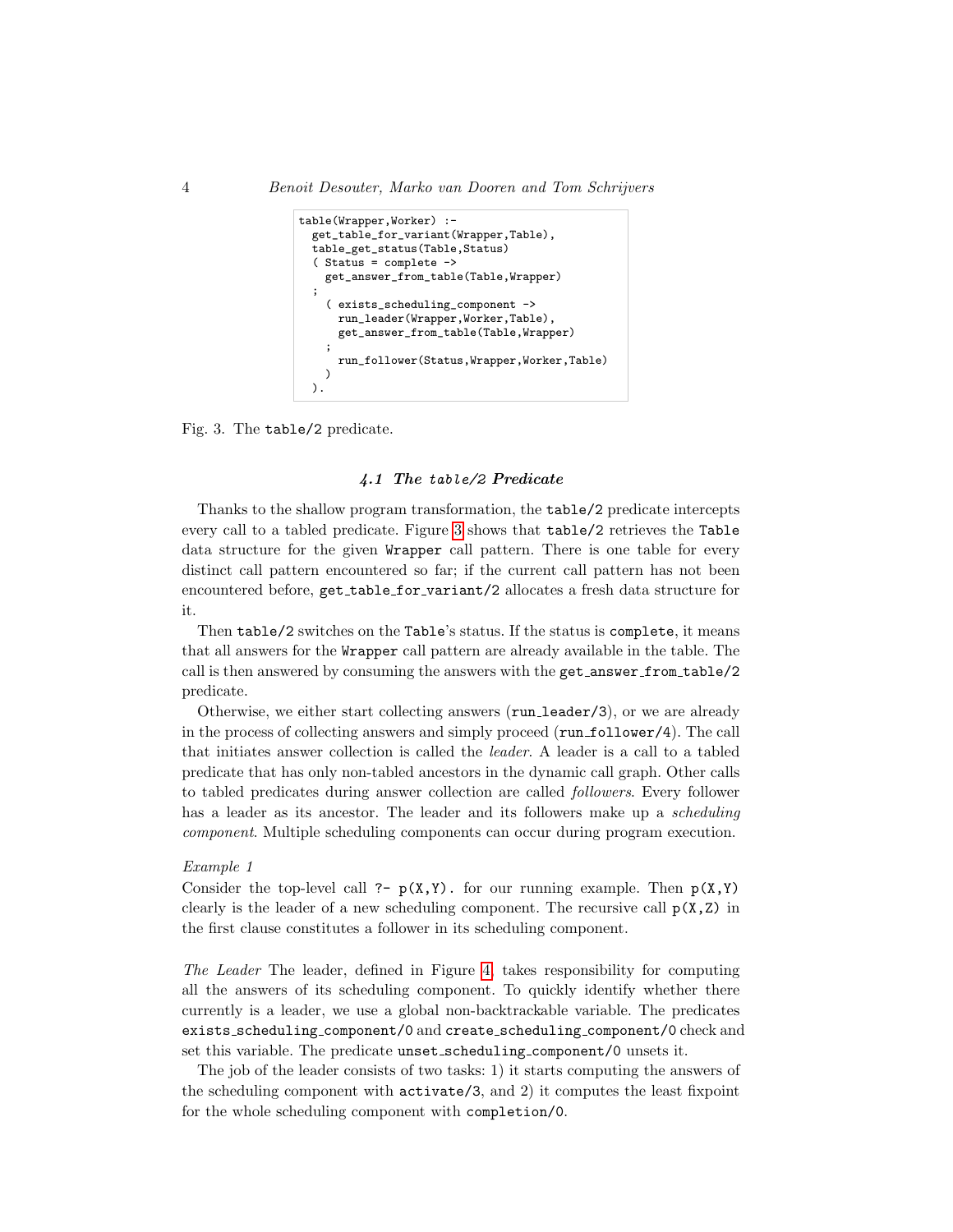```
run_leader(Wrapper,Worker,Table) :-
 create_scheduling_component,
 activate(Wrapper,Worker,Table),
 completion,
 unset_scheduling_component.
                                       run_follower(fresh,Wrapper,Worker,Table) :-
                                         activate(Wrapper,Worker,Table),
                                         shift(call_info(Wrapper,Table)).
                                       run_follower(active,Wrapper,Worker,Table) :-
                                         shift(call_info(Wrapper,Table)).
```
<span id="page-4-0"></span>Fig. 4. Handling the leader call. Fig. 5. Handling a follower call.

Followers Followers, defined in Figure [5,](#page-4-1) have fewer responsibilities than the leader. If the table of the follower is fresh, i.e. it is the first time the call pattern occurs, then the follower activates the answer computation. Subsequently, it yields control with shift/1; this is explained in more detail in the next subsection. If the table is already actively collecting answers, the follower immediately yields control.

# <span id="page-4-1"></span>4.2 Activation and Delimited Answer Computation

When a call pattern is encountered for the first time, the computation of its answers is activated with the predicate activate/3. This predicate, defined in Figure [6,](#page-4-2) alters the table status from freshly allocated to active and puts the Worker to work with the auxiliary **delim**/3 predicate. Note that a failure driven loop is used to backtrack over all the alternatives of Worker.

```
activate(Wrapper,Worker,Table) :-
  table_set_status(Table,active),
  (
    delim(Wrapper,Worker,Table),
    fail
  ;
    true
  ).
```
<span id="page-4-2"></span>Fig. 6. Activation.

The body of a tabled predicate  $p/n$  is actually executed by predicate delim/3, defined in Figure [7.](#page-4-3) This predicate runs  $p/n$ 's Worker in the context of a reset/3. If the Worker succeeds normally, the answer is added to the table with store answer/2.

```
delim(Wrapper,Worker,Table) :-
  reset(Worker,Continuation,SourceCall),
   ( Continuation == 0 ->
    store_answer(Table,Wrapper)
   ;
    SourceCall = call_info(_,SourceTable),
    TargetCall = call_info(Wrapper,Table),
    Dependency = dependency(SourceCall,Continuation,TargetCall),
     store_dependency(SourceTable,Dependency)
  ).
```
<span id="page-4-3"></span>Fig. 7. Delimited execution.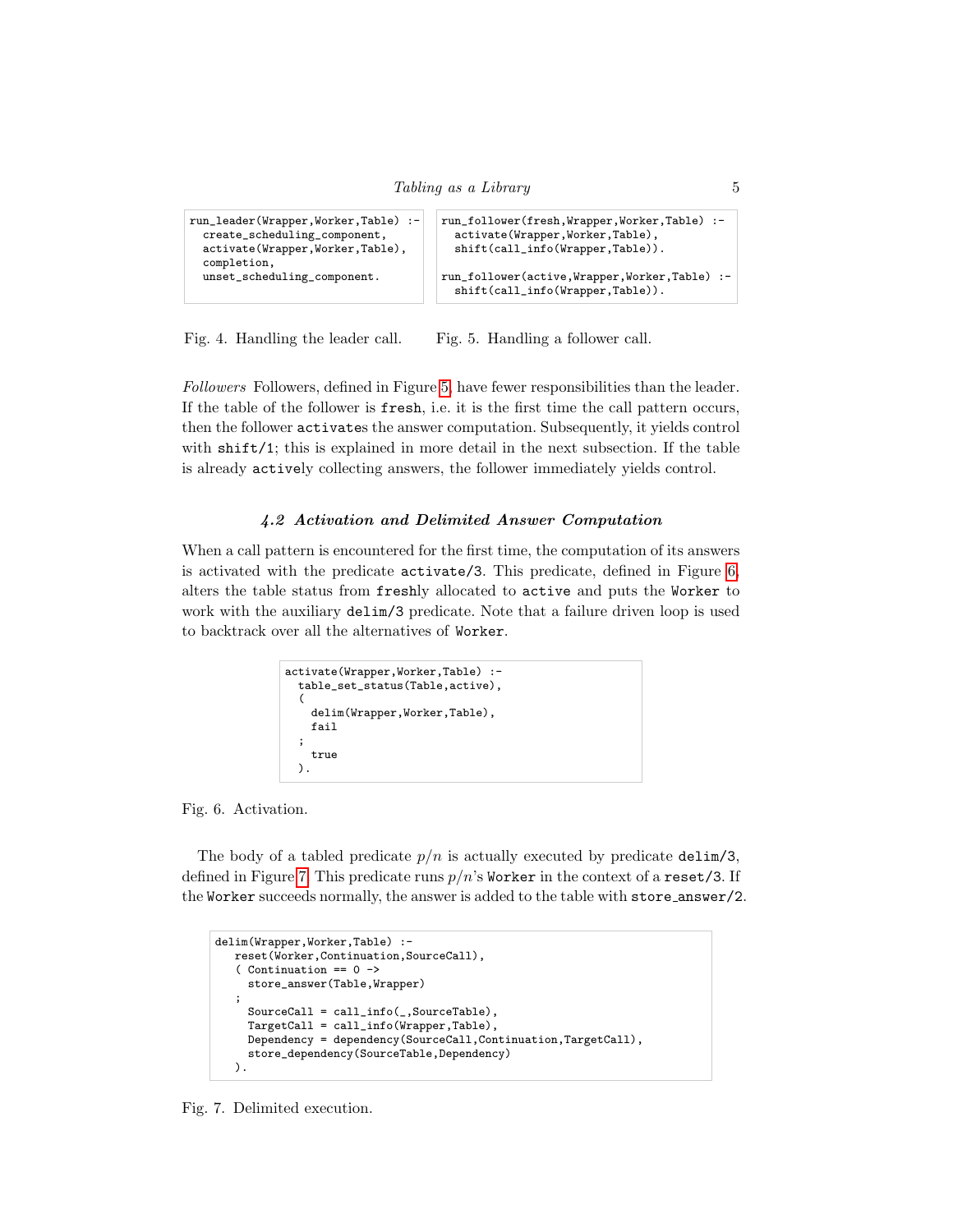However, if the Worker calls a tabled predicate  $q/m$  — with either the same or a different call pattern as  $p/n$  — then Worker does not terminate normally. The reason is that the  $q/m$  call is a follower, and run follower/4 always ends in a shift/1 without producing an answer. Instead the Worker suspends, capturing the remainder in Continuation.

# Example 2

Consider the following clause from our running example:

 $p_aux(X,Y) := p(X,Z), e(Z,Y).$ 

The worker  $p_aux(X,Y)$  for the call  $p(X,Y)$  immediately suspends at the recursive call  $p(X, Z)$  with Continuation =  $e(Z, Y)$ .

Through this suspension, we bypass the regular depth-first execution mechanism of Prolog and avoid its potential non-termination. We replace the depth-first search by the least fixpoint computation of the completion phase. For this purpose, we record the suspended computation in the form of a dependency/3 structure. This structure expresses that given an answer for the  $q/m$  call, one may obtain answers for the  $p/n$  call by resuming the suspended continuation. We name  $q/m$  the source call and  $p/n$  the target call. For the source call, it is sufficient to hold on to the SourceTable to be able to retrieve an answer later. For the target call, we need the Wrapper in addition to the table, as the Wrapper contains the partial answer that the continuation will instantiate. This explains the form of the dependency/3 structure, which is stored in the table of the source call to be triggered whenever a new answer is added.

#### Example 3

The dependency for our example above expresses that, given an answer for  $p(X, Z)$ , we may obtain answers for  $p(X,Y)$  by executing  $e(Z,Y)$ . For instance, if we get the answer  $X = a$ ,  $Z = b$  for  $p(X, Z)$ , and we have the fact  $e(b, c)$  then we obtain the answer  $X = a$ ,  $Y = c$  for  $p(X, Y)$ .

# <span id="page-5-0"></span>Example 4

Assume that  $e/2$  is defined by the facts  $e(a,b)$  and  $e(b,c)$ . Then the query ?-  $p(X, Y)$  yields not only the dependency on  $p(X, Z)$  through the first clause of  $p_aux/2$  but also the answers  $p(a,b)$  and  $p(b,c)$  through the second clause of p aux/2. Since  $p(X, Z)$  is a variant of  $p(X, Y)$ , the dependency and the two answers are all associated with the same table.

# 4.3 Completion

The completion phase, defined in Figure [8,](#page-6-0) computes the fixpoint over all answers and dependencies of the scheduling component. Just like Datalog's semi-naive approach [\(Ceri et al. 1989\)](#page-13-6), our implementation tries to avoid unnecessary recomputation. More code details are available in Appendix C.

We maintain a worklist of all tables for which at least one associated answer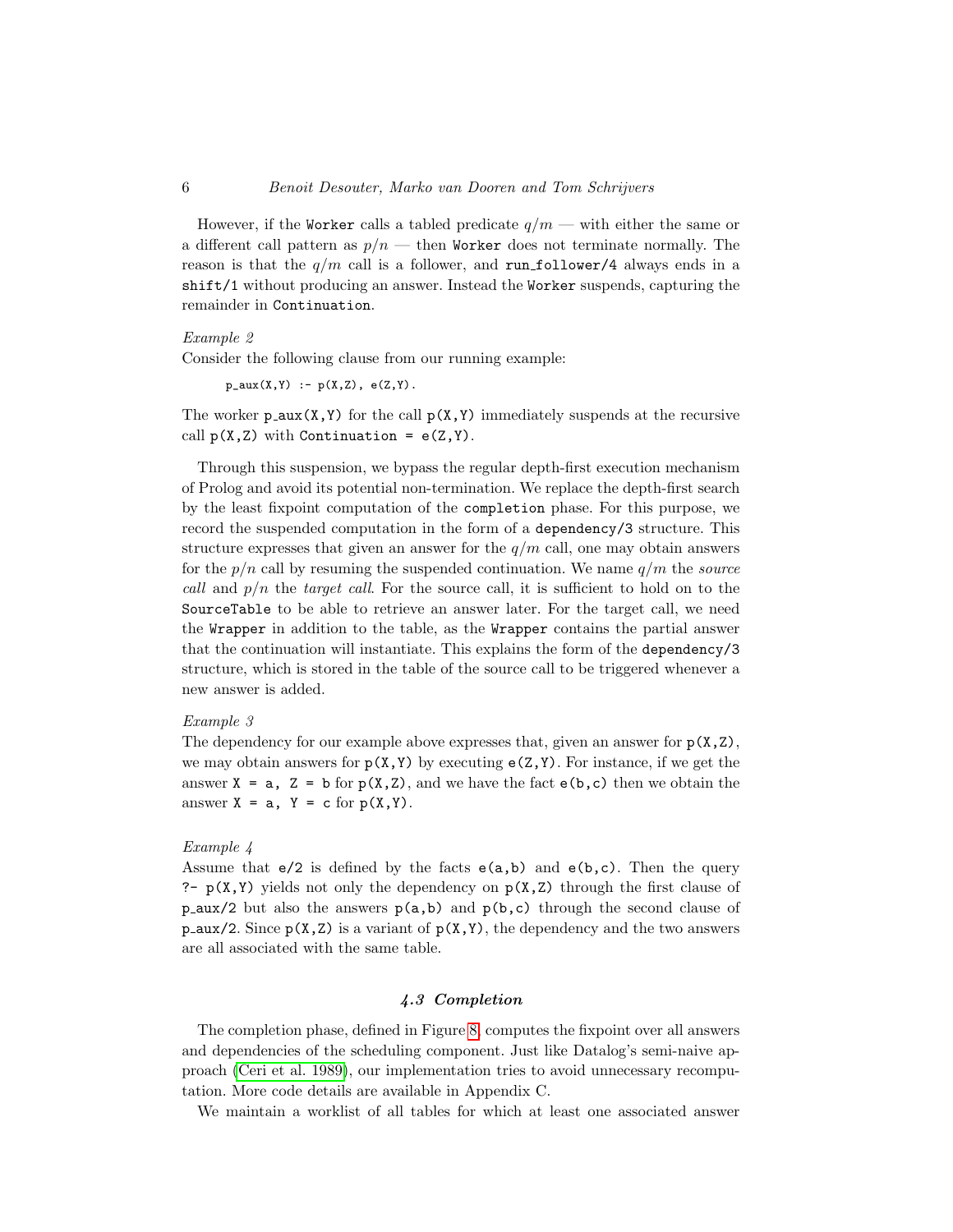# Tabling as a Library 7

has not been fed into at least one associated dependency. This worklist is updated whenever a new answer or new dependency is associated with a table.

Predicate completion/0 is the driving loop of the completion phase. It repeatedly pops a table from the worklist and calls completion step/1 to process answer/dependency pairs that have not yet been combined. When the worklist is empty, the completion fixpoint has been reached. Then set all complete/0 sets the status of every table in the scheduling component to complete. Finally cleanup tables/0 erases all the dependencies, as they are no longer necessary.

Predicate completion step/1 retrieves an unprocessed pair Answer/Dependency from the table by calling table get work/3. It instantiates the source of the dependency with the answer and resumes the dependency's continuation with delim/3, binding the variables in the partial answer Wrapper along the way. This process may lead to new answers or new dependencies that spur the fixpoint computation on. Here, a failure-driven loop is used to iterate over all answer/dependency pairs.

#### Example 5

Let us consider the completion that follows Example [4.](#page-5-0) There is one entry in the worklist: the table for call variant  $p(X, Y)$ . This table has two unprocessed pairs:<sup>[1](#page-6-1)</sup>

> $p(a,b)$  / dependency( $p(X,Z)$ ,e( $Z,Y$ ), $p(X,Y)$ )  $p(b, c)$  / dependency( $p(X, Z)$ ,e( $Z, Y$ ), $p(X, Y)$ )

The first pair yields the new answer  $p(a, c)$  with the help of the fact  $e(b, c)$ . The second pair yields nothing. The production of a new answer reschedules the table for  $p(X, Y)$  in the worklist. Yet the second completion round yields no new answers or dependencies and the fixpoint computation terminates with answer set  $\{p(a,b),\}$  $p(b, c), p(a, c)$  for call  $p(X, Y)$ .

# 4.4 The Table Data Structures

The central data structure used by the tabling control flow explained above is the table. We maintain one such table per call variant, which can be retrieved from a global repository of all tables. This global repository is implemented in the form of a trie data structure, also known as the call trie, that maps call patterns to tables.

<span id="page-6-1"></span> $1$  We have abbreviated the call information for the sake of clarity.

```
completion :- completion_step(SourceTable) :-
  ( worklist_empty -><br>set_all_complete,
                                  table_get_work(SourceTable, Answer,
     cleanup_tables dependency(Source,Continuation,Target)),
     %Source = call_info(Answer,_),<br>pop_worklist(Table), <br>Target = call\_info(Wrapper, TaTarget = call_info(Wrapper,TargetTable),
     completion_step(Table), delim(Wrapper,Continuation,TargetTable),
     completion fail
  ). \qquad \qquad ;true
                                ).
```
<span id="page-6-0"></span>Fig. 8. The completion fixpoint.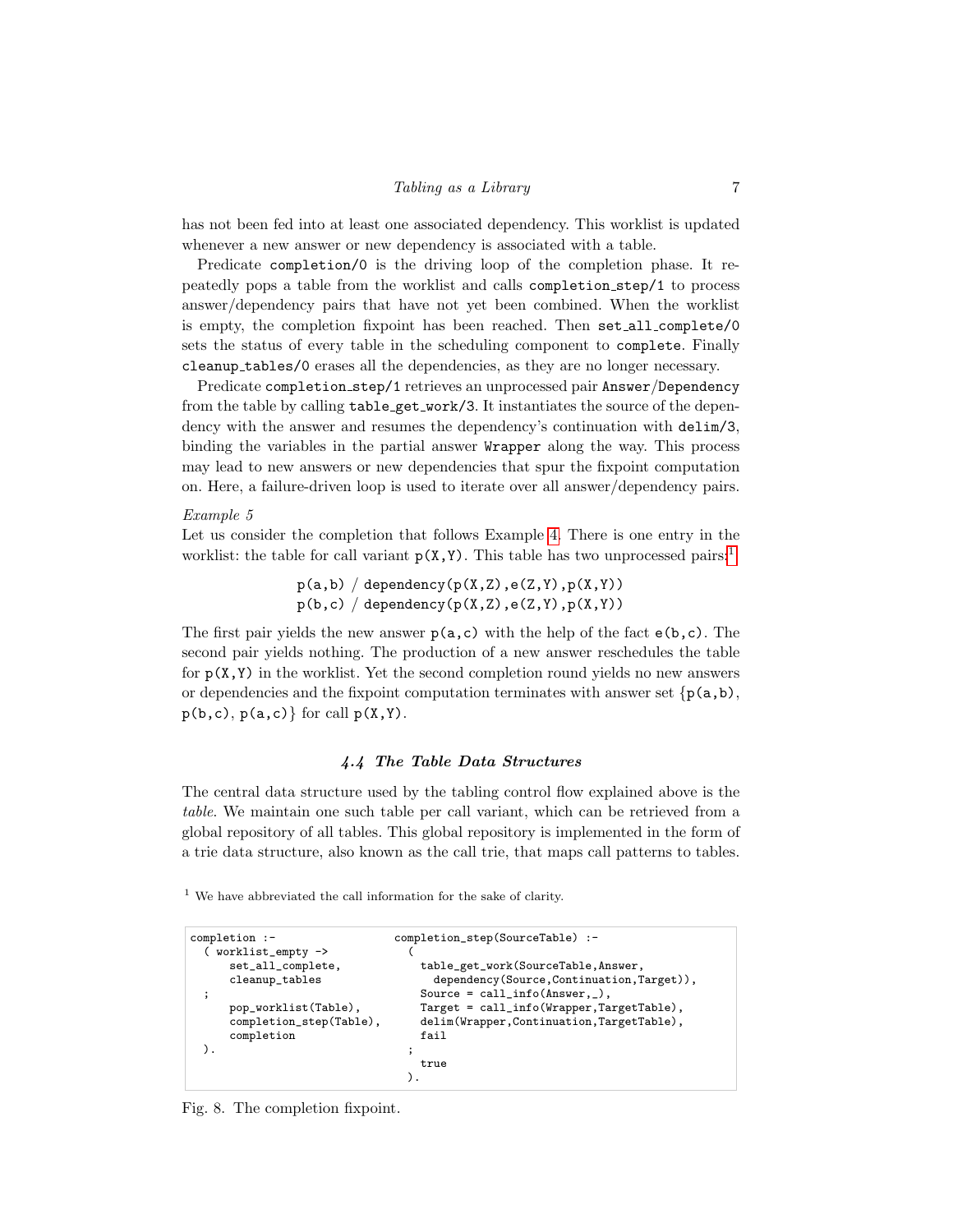

<span id="page-7-0"></span>Fig. 9. Combining answers and dependencies in a local worklist.

There is a second global data structure, the global worklist, which maintains a simple queue of tables for the algorithm explained in the previous subsection.

The table itself consists of two parts: the answer trie and the local worklist:

- The answer trie is where get answer from table/2 finds its answers. Moreover, the trie allows store answer/2 to quickly check whether a newly produced answer has already been computed before, and to only store it in case it has not.
- The local worklist serves the table\_get\_work/3 predicate. It retrieves pairs of answers and dependencies that have not been combined before. For this purpose we use a dequeue (i.e., a double-ended queue) that contains answers and dependencies.

The dequeue maintains the invariant that an answer is to the left of a dependency if and only if they have not been combined. New answers are added on the left, because they have not been combined with any dependency yet. New dependencies are added on the right.

For performance reasons, the dequeue batches consecutive answers into a single entry on insertion; the same happens to consecutive dependencies. Every batch contains homogeneous elements (either answers or dependencies) and is implemented as a list — the position of the elements in the list is insignificant. Batches of the same type are not merged if they become adjacent during the combination of answers and dependencies. Doing so would reduce the number of swaps, but at the cost of merging the lists.

The table get work/3 predicate retrieves a batch of answers immediately to the left of a batch of dependencies, swaps their positions and yields the elements of their Cartesian products for processing. Dependencies and answers that are created by the combination are also sent to the appropriate tables. A single step of this process is illustrated in Figure [9.](#page-7-0) The solid arrow denotes the transformation of the local worklist. The wavy line denotes the emission of new answers and dependencies that are generated by the completion step. The answers in the gray ellipse have been added to the local worklist, and will eventually move to the right of all dependencies.

Implementation Support The key Prolog implementation support for these tables are mutable terms and non-backtrackable mutations (Appendix B). We also use a global variable for the table repository. These features are widely available. The non-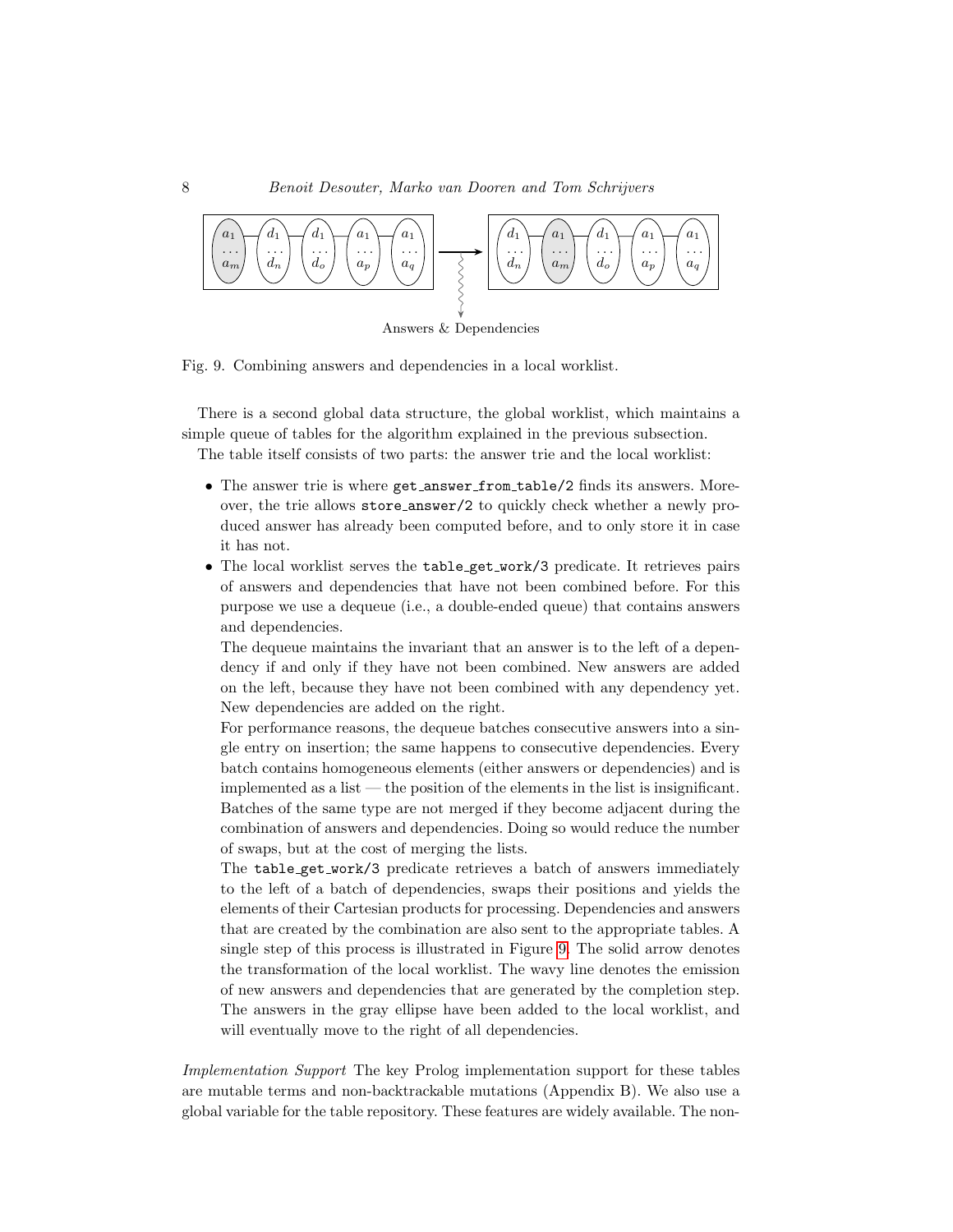

<span id="page-8-0"></span>Fig. 10. Illustration of the computation of  $r(a, Y)$ .

backtrackable nature is essential to retain the collected answers and dependencies across disjunctions.

# 4.5 Completion of a Double Recursive Call

Example 6

Consider a variant of our running example where the recursive clause is replaced by:

 $r(X,Y) := r(X,Z), r(Z,Y).$ 

Figure [10](#page-8-0) illustrates the computation of ?-  $r(a, Y)$ . Each table is a rectangle. The consecutive states of its worklist are shown from top to bottom. A dotted arrow shows the target of a dependency. The solid and wavy lines are as in Figure [9.](#page-7-0) In the explanation, the labels of the completion steps in the figure are written between parentheses. The call ?-  $r(a,Y)$ . gives rise to the dependency D1 = dependency( $r(a,Z), r(Z,Y), r(a,Y)$ ) and the answer  $r(a,b)$  (left rectangle).

Iteration 1 In the first iteration of completion (1), the answer is fed into the dependency (wavy arrow  $\alpha$ ), hence D1 and  $r(a,b)$  are swapped. This exposes the call  $r(b, Y)$  (middle rectangle). For this new call we immediately obtain the dependency  $D2 =$  dependency( $r(b, Z1)$ ,  $r(Z1, Y)$ ,  $r(b, Y)$ ) and the answer  $r(b, c)$ . We also record dependency  $D3 =$  dependency  $(r(b, Y), true, r(a, Y))$  between  $r(b, Y)$ and  $r(a, Y)$ . The true in D3 represents the empty continuation: finding an answer for  $r(b, Y)$  gives an answer for  $r(a, Y)$  for free!

Iteration 2 During the second iteration, we feed the answer  $r(b, c)$  into the two dependencies D2 (2.a, wavy arrow  $\beta$ ) and D3 (2.b, wavy arrow  $\gamma$ ).

β In the D2 case, we expose a new call  $r(c, Y)$  (right rectangle) yielding no direct answer, but a new dependency  $D4 =$  dependency  $(r(c, Z2), r(Z2, Y), r(c, Y))$ and a derived dependency  $D5 =$  dependency  $(r(c, Y), true, r(b, Y))$ .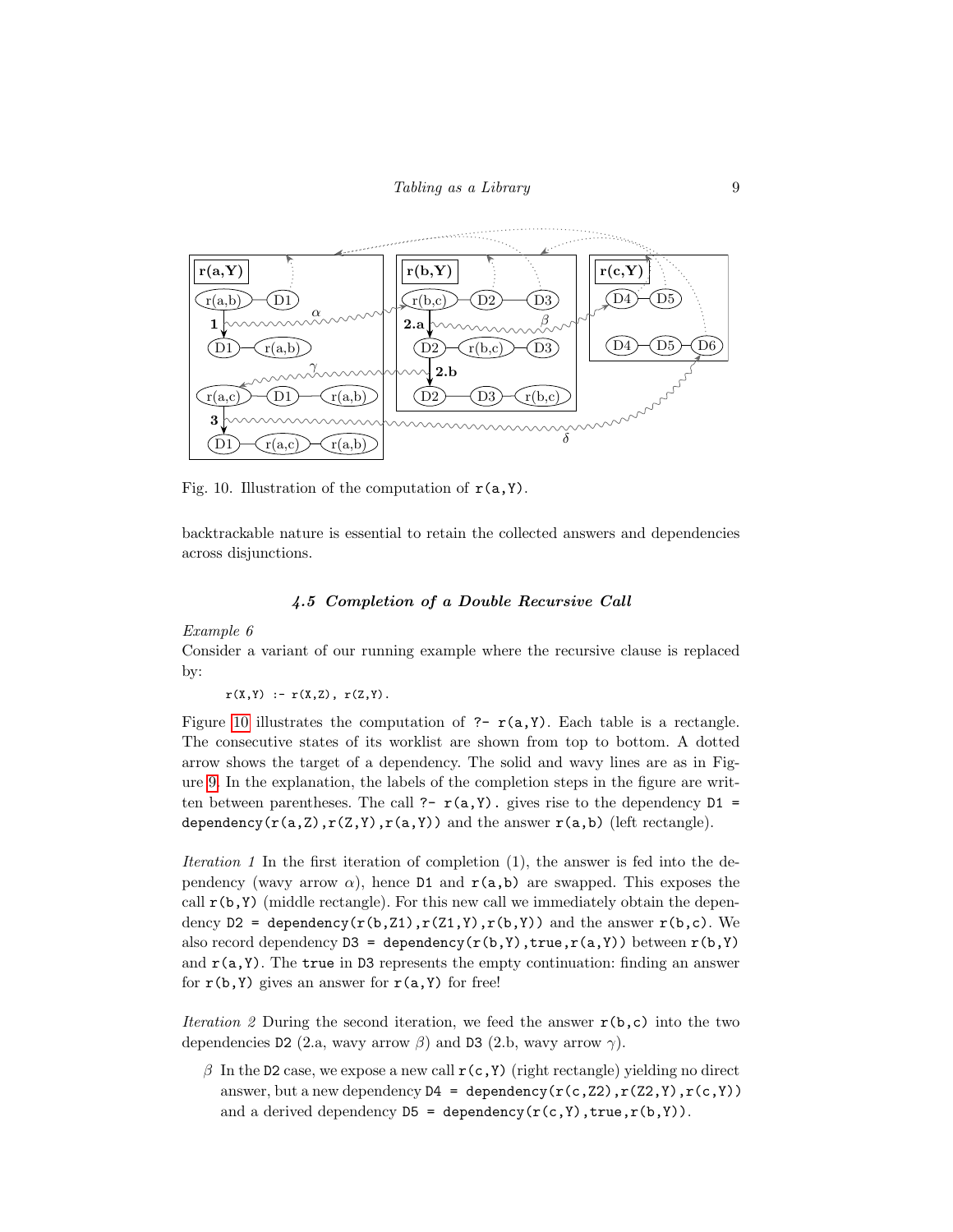$\gamma$  In the D3 case, we obtain the new answer  $r(a, c)$  for the top-level call.

Iteration 3 During the third iteration (3), we feed the new answer into dependency D1 (wavy arrow  $\delta$ ). This yields the call  $r(c, Y)$  and the dependency D6 =  $dependercy(r(c, Y), true, r(a, Y)).$ 

The fixpoint Finally, there is no more work to be done: at the bottom of each rectangle, all  $Di$  are left of all answers. Hence, the fixpoint comprises the answer table  $\{r(a,b), r(a,c)\}$  for the call pattern  $r(a,Y)$ , the answer table  $\{r(b,c)\}$  for the call pattern  $r(b, Y)$  and the empty answer table for  $r(c, Y)$ .

# 5 Evaluation

## 5.1 Implementation Effort

Table [1](#page-9-0) summarizes the implementation effort in lines of Prolog (LoC). The control flow shown in this paper comprises 60 LoC, or less than 11% of the overall effort. The majority goes to the two kinds of data structures, the tries (40%) and the worklists (45%). Adding 25 lines of glue code, this amounts to an implementation for 577 Prolog LoC.

# 5.2 Performance

While raw efficiency is not the main objective of our lightweight implementation, it is nevertheless important to achieve a reasonable performance compared to the existing state-of-the-art tabling systems. In order to evaluate this, we compare our implementation in hProlog 3.2.38 against XSB 3.4.0 [\(Swift and Warren 2012\)](#page-14-3), B-Prolog 8.1 [\(Zhou 2012\)](#page-14-4), Yap 6.3.4 [\(Santos Costa et al. 2012\)](#page-14-0) and Ciao 1.15-  $2731$  $2731$ -g3749edd [\(Hermenegildo et al. 2012\)](#page-13-7) on a number of benchmarks.<sup>2</sup> Table [2](#page-11-0) summarizes the results (in ms) obtained on a Dell PowerEdge R410 server (2.4 GHz, 32 GB RAM) running Debian 7.6. In parentheses, we have indicated the maximum resident set size (RSS) in megabytes and the proportion of hProlog to XSB.

<span id="page-9-1"></span><sup>2</sup> The description and code of the benchmarks can be found at [http://users.ugent.be/](http://users.ugent.be/~bdsouter/tabling/) [~bdsouter/tabling/](http://users.ugent.be/~bdsouter/tabling/).

| Category                              | $_{\rm LoC}$ | Category                              | $_{\rm LoC}$ |  |
|---------------------------------------|--------------|---------------------------------------|--------------|--|
| Control flow<br>Call and Answer Tries | 60<br>233    | Completion Worklists<br>Miscellaneous | 259<br>25    |  |
| Total                                 | 577          |                                       |              |  |

<span id="page-9-0"></span>Table 1. Code size in lines of code.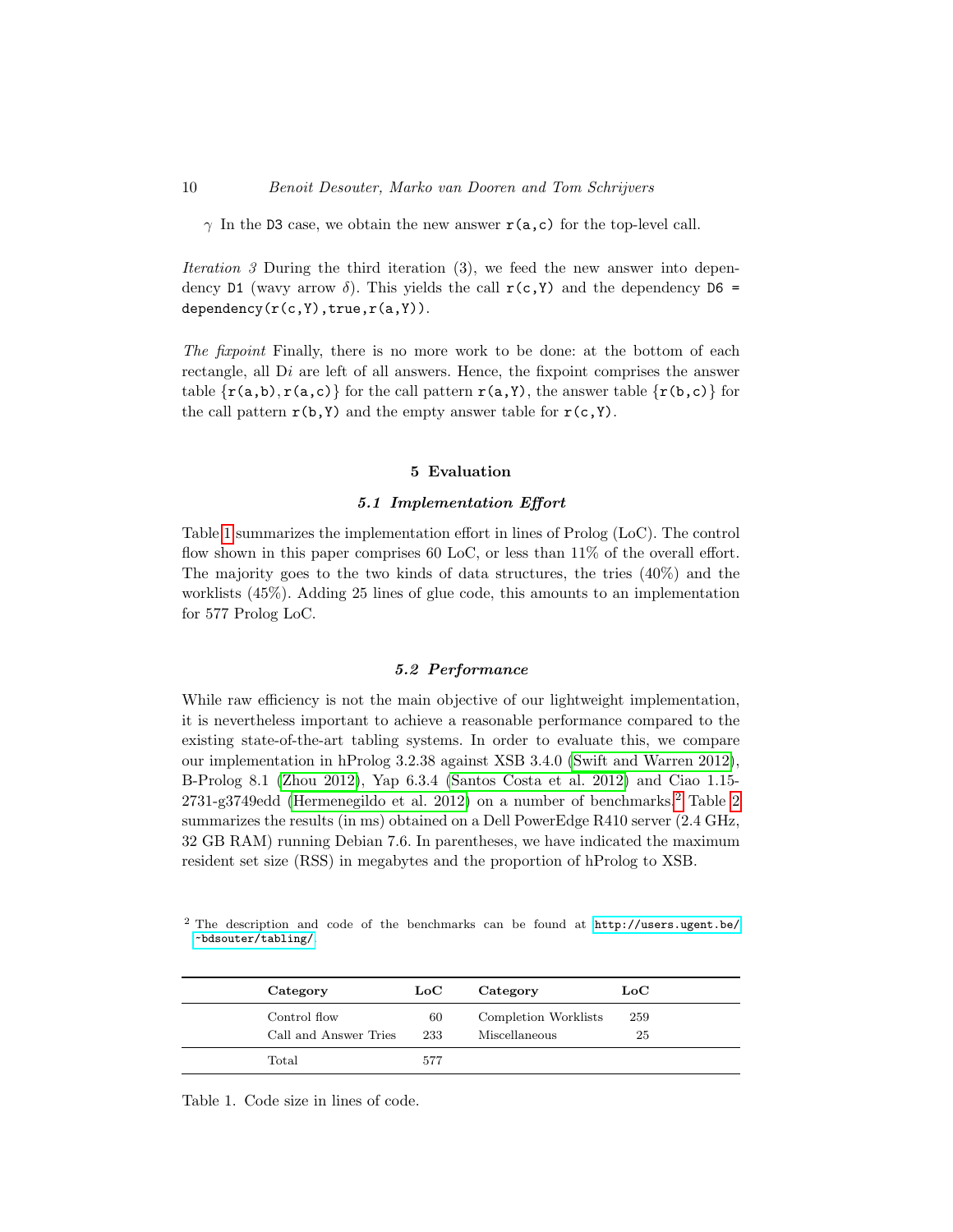# Tabling as a Library 11

Discussion The XSB system is the reference system for tabling; it has invested most time and resources in the development of its tabling infrastructure. We see that it is 8 to 38 times faster than our implementation, but 45 to 78 times faster for two outliers (path right last: binary tree 18 and 10k pingpong). It has a maximum RSS that is up to 7 times as large, and 14 times for path double first 500. In general, standard trie-based structures overload the memory because representation sharing is poor. This has been addressed by Raimundo and Rocha [\(2011\)](#page-13-8).

Since XSB does not support big integers, it was not meaningful to run the Fibonacci benchmark, recorded as  $O/F$  (for overflow). This is a case in point for wider tabling support in other systems: often we need both tabling and other nonstandard features.

B-Prolog is only half as fast as XSB on many benchmarks, but is architecturally different: BProlog implements linear tabling and uses hash tables instead of tries. Moreover, in several cases B-Prolog is notably slower than XSB (i.e., n-reverse) and even much slower than our own implementation (recognize, shuttle, ping pong). Yet, unlike XSB, B-Prolog does support big integers and is substantially faster than our approach for the fib benchmark. All in all the results are mixed and point out several weaknesses in the B-Prolog implementation compared to our all Prolog implementation.

The Yap tabling implementation, which is based on that of XSB, is clearly the fastest: the underlying engine is much faster [\(Rocha et al. 2000\)](#page-13-9). It outperforms our approach on all benchmarks, and the other systems on most. Many benchmarks take less than 1 ms, rounded down to 0 ms, hence the factor  $\infty$  in the table.

The performance of Ciao lies between that of XSB and B-Prolog. Performance of our implementation is within a factor 4 to 14 of Ciao, with reverse and path right last as outliers. Running the Fibonacci benchmarks is currently not possible, as tabling and bignums currently do not operate together<sup>[3](#page-10-0)</sup>.

Summary We consider the performance results of our implementation very reasonable, especially if we take into account the stark contrast between our lightweight pure Prolog implementation and the complex integration in other systems. As part of future work, we think that advances in three areas may positively affect performance. Firstly, continuations are copied with copy term/2. A special-purpose copy continuation/2 could do better by exploiting the known structure of these terms. Other applications using delimited control could benefit from this optimization as well. Secondly, we don't statically identify strongly connected components in the scheduling component. Doing so would allow the specialisation of completion. Finally, in contrast with state-of-the art implementations, our tries do not use substitution factoring.

<span id="page-10-0"></span><sup>3</sup> Personal email communication with Manuel Carro.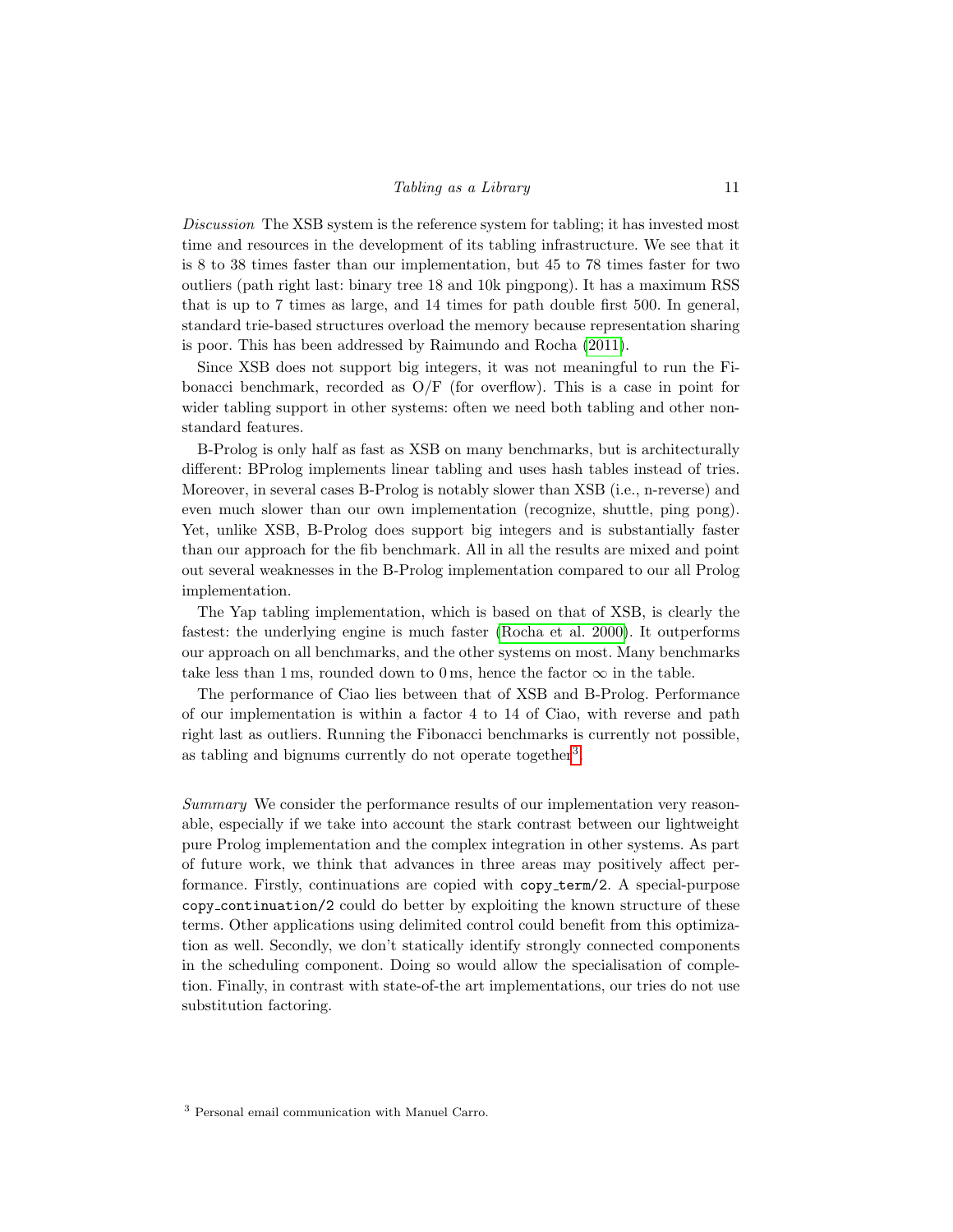| <b>Benchmark</b>                       | <b>Size</b> | hProlog         | hProlog<br>XSB | hProlog<br>$B-Prolog$ | hProlog<br>Yap | hProlog<br>$\overline{\text{Ciao}}$ |
|----------------------------------------|-------------|-----------------|----------------|-----------------------|----------------|-------------------------------------|
| $f_1$ h <sup>a</sup>                   | 500         | 24 (13)         | $O/F$ $(-)$    | $\infty$              | $\infty$       |                                     |
|                                        | 750         | 33<br>(13)      | $O/F$ $(-)$    | 17                    | 41             |                                     |
|                                        | 1,000       | (13)<br>46      | $O/F$ $(-)$    | 46                    | 19             |                                     |
|                                        | 10,000      | (66)<br>982     | $O/F$ $(-)$    | 3                     | 44             |                                     |
| recographic <sup>a</sup>               | 20,000      | (73)<br>205     | 26(1)          | 0.003                 | 11             | $\overline{4}$                      |
|                                        | 50,000      | 503<br>(221)    | 30(2)          | 0.001                 | 14             | $\overline{4}$                      |
| $n$ -reverse <sup><math>a</math></sup> | 500         | 767<br>(138)    | 38(5)          | 11                    | 15             | 45                                  |
|                                        | 1,000       | 2,800(537)      | 31(6)          | 6                     | 8              | 34                                  |
| shuttle <sup>b</sup>                   | 2,000       | 44 (12)         | $\infty$ (2)   | 0.1                   | $\infty$       | 9                                   |
|                                        | 5,000       | 138<br>(14)     | 23(2)          | 0.08                  | $\infty$       | 12                                  |
|                                        | 20,000      | 582<br>(29)     | 24(4)          | 0.02                  | $\infty$       | 10                                  |
|                                        | 50,000      | 1,586<br>(72)   | 29(6)          | 0.01                  | $\infty$       | 12                                  |
| ping pong                              | 10,000      | (16)<br>271     | 45(2)          | 0.07                  | $\infty$       | 14                                  |
|                                        | 20,000      | (28)<br>490     | 35(4)          | 0.03                  | $\infty$       | 8                                   |
| path double first<br>loop              | 50          | 653<br>(14)     | 19(2)          | 13                    | $\infty$       | 7                                   |
|                                        | 100         | 4,638<br>(29)   | 17(4)          | 10                    | $\infty$       | 6                                   |
| path double first                      | 50          | 162<br>(12)     | 27(2)          | 15                    | $\infty$       | 14                                  |
|                                        | 100         | 989<br>(16)     | 20(3)          | 12                    | $\infty$       | 10                                  |
|                                        | 200         | 6,785<br>(53)   | 18(7)          | 16                    | $\infty$       | 10                                  |
|                                        | 500         | 110,463 (267)   | 25(14)         | 19                    | $\infty$       | 14                                  |
| path right last:<br>pyramid 500        | 500         | 1,914 (104)     | 35(7)          | 29                    | $\infty$       | 27                                  |
| path right last:<br>binary tree 18     | 18          | 108,662 (4,120) | 78 (5)         | 50                    | 3,461          | 42                                  |
| test large joins $2c$                  | 12          | (237)<br>3,001  | 10(5)          | $\overline{4}$        | $\infty$       | 12                                  |
| joins mondial                          |             | (399)<br>6,444  | 8(2)           | 7                     | 224            | 6                                   |

<span id="page-11-0"></span>Table 2. Results of the performance benchmarks.

Source: a [\(Fan and Dietrich 1992\)](#page-13-2) b [\(Demoen and Sagonas 1998a\)](#page-13-10) c Yap benchmark suite

# 6 Related Work

Delimited Control While delimited control is well-known in the functional programming world, it has not received much attention in the context of Prolog. Only recently have Schrijvers et al. provided an unobtrusive implementation in the WAM [\(Schrijvers et al. 2013;](#page-14-1) [Schrijvers et al. 2013\)](#page-14-2). In the continuation-passing implementation [\(Tarau and Dahl 1994\)](#page-14-5) of BinProlog [\(Tarau 2012\)](#page-14-6) this is even easier. Schrijvers et al. also illustrate the power of delimited control by porting various effect handlers [\(Plotkin and Pretnar 2013\)](#page-13-3) to Prolog. As far as we know, this paper shows the first Prolog-specific application.

XSB XSB is the best-known Prolog engine supporting tabling. Its foundation, SLG resolution, has been described by Chen and Warren [\(1996\)](#page-13-11). Swift and Warren [\(2012\)](#page-14-3) provide a recent survey. Implementing XSB has required nontrivial changes to the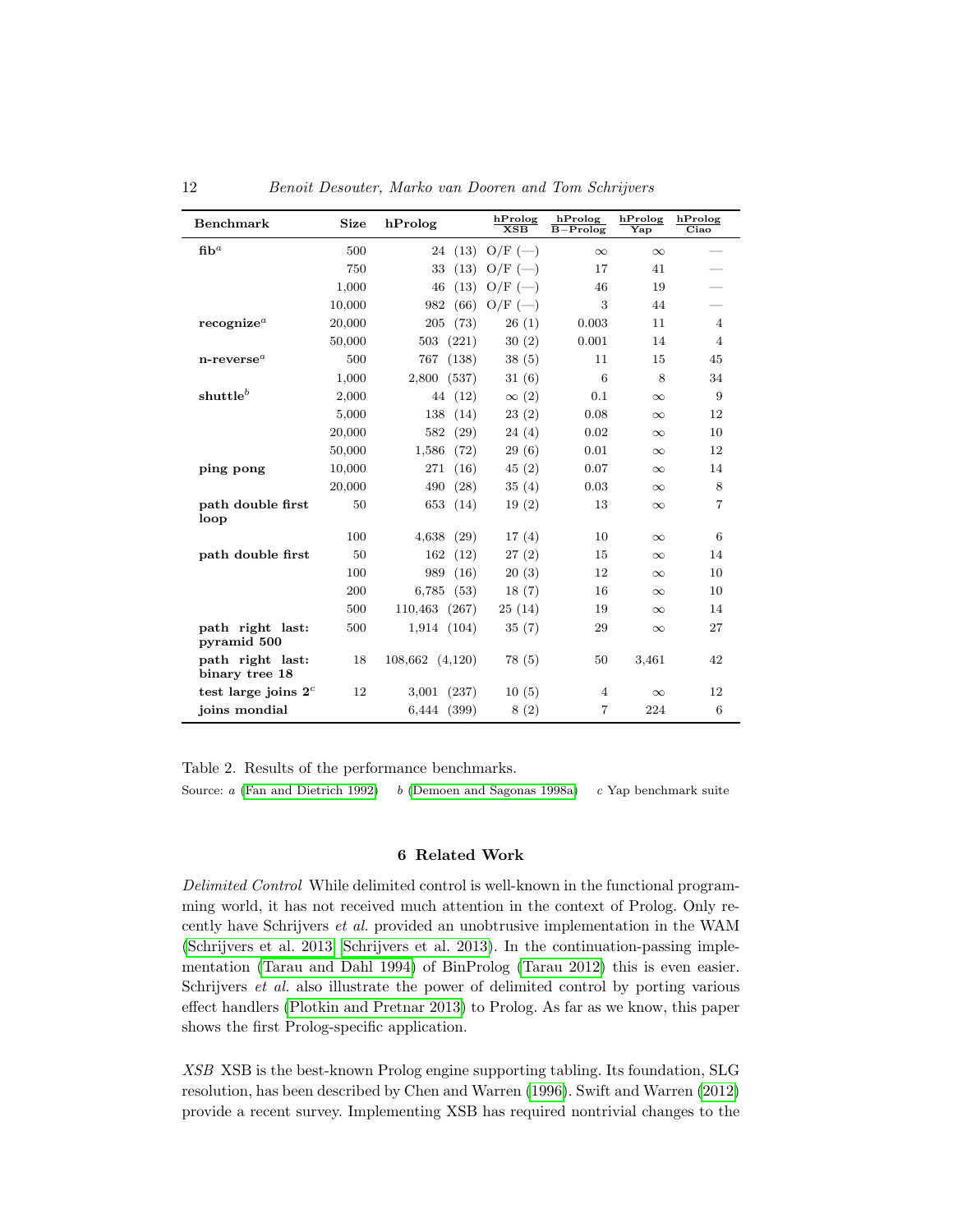# Tabling as a Library 13

architecture of the WAM. XSB maintains a forest of SLD-trees for a tabled predicate. During the computation, the stack may be frozen several times.

CAT and CHAT The CAT is an alternative to the SLG-WAM used in XSB [\(De](#page-13-10)[moen and Sagonas 1998a\)](#page-13-10). Rather than freezing memory areas, CAT uses incremental copies to preserve the execution state of suspended computations. CAT's advantage is that the speed of the underlying abstract machine is not affected for non-tabled execution. CHAT is an improved scheme incorporating some ideas from the SLG-WAM [\(Demoen and Sagonas 1998b\)](#page-13-12). CAT and CHAT do require changes to the WAM, but acknowledge that the complexity and scope of these changes should be kept limited.

Linear Tabling Linear tabling mechanisms [\(Zhou et al. 2000\)](#page-14-7), which implement the SLDT-resolution strategy, maintain a single execution tree, hence there is the need to steal choicepoints from a former variant call. Each tabled call can be both a producer and a consumer. Similar to our approach, there is no overhead for standard SLD-resolution, but the need for recomputation of subgoals cannot always be avoided. Although simpler than SLG resolution, implementing SLDT still requires the addition of 4 new specifically designed WAM-instructions, a new frame structure and a new data area. Unlike for suspension-based mechanisms, the cut operator works for a class of useful programs.

DRA The DRA [\(Guo and Gupta 2001;](#page-13-13) [Guo and Gupta 2004\)](#page-13-14) has a goal similar to our approach. The technique implements tabled evaluation without stack-freezing. It postpones clauses containing variant calls at runtime, which is similar to our suspension creation. But to implement this technique, Guo and Gupta introduced six new WAM instructions. Compared to XSB, Guo and Gupta's implementation of DRA has a significantly better space performance , but a worse time performance. The authors cite as sources for XSB's better time performance that XSB avoids reconstructing the execution environment for applying looping alternatives, and secondly that XSB includes tabling in the compiling stage. Both reasons are equally applicable to our approach.

# 7 Conclusion

In order to enable a more widespread adoption of tabling, we have presented a lightweight implementation of tabling on top of delimited control. In contrast to existing approaches, our approach is implemented entirely in Prolog and requires no deep modifications to the WAM or complex program transformations. While there is obviously a trade-off between the simplicity of the implementation and runtime performance, we believe that the current performance of our approach is reasonable. Of course, there is ample opportunity for improvement.

In the future we would also like to extend our approach with mode-directed tabling [\(Guo and Gupta 2008;](#page-13-15) [Santos and Rocha 2013\)](#page-13-16). Our initial exploration has shown that this would only require a small change to the trie structure.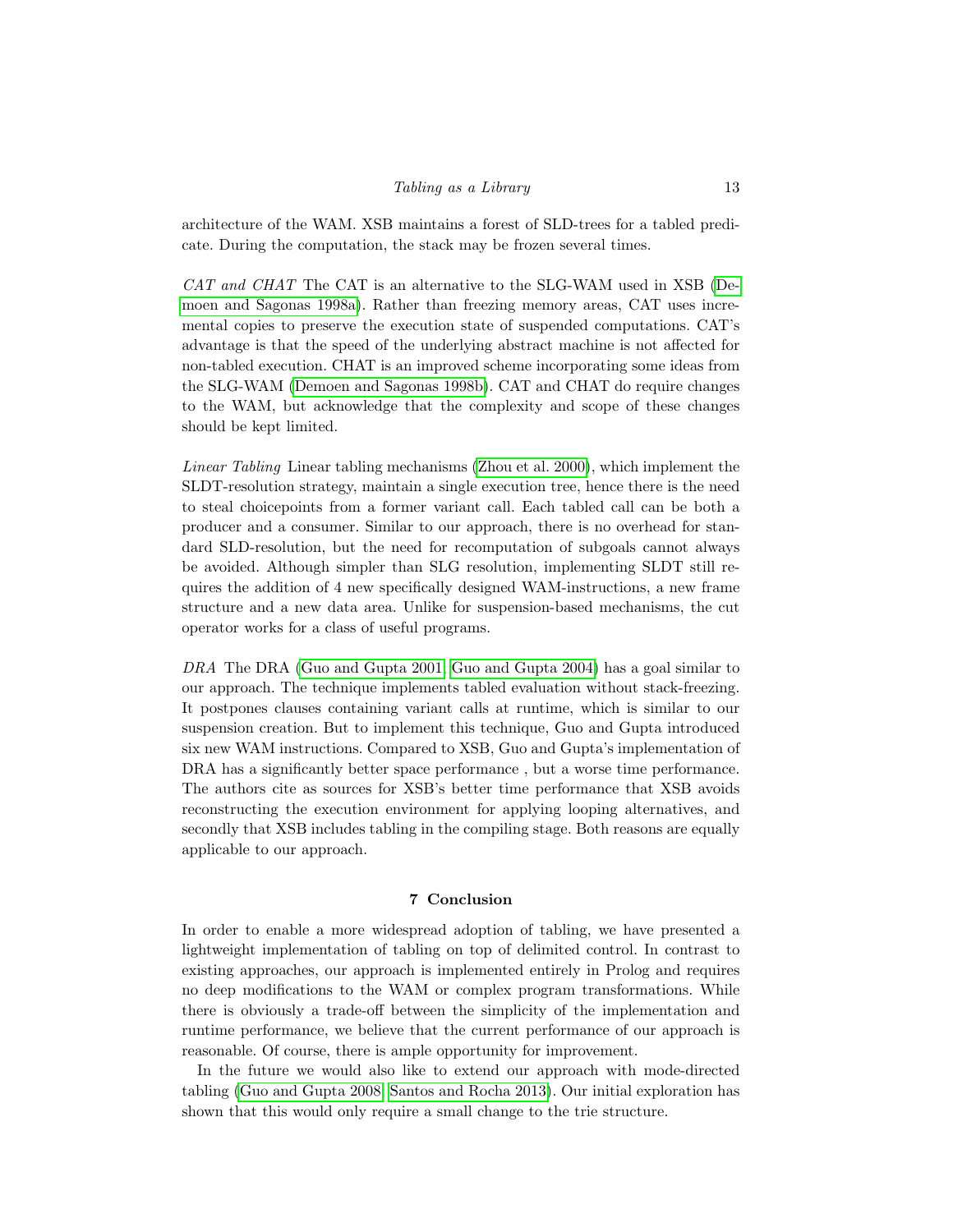Acknowledgements We are grateful to Bart Demoen for supporting hProlog and to the anonymous reviewers for their helpful feedback. This work was partly funded by the Flemish Fund for Scientific Research (FWO).

# References

- <span id="page-13-6"></span>CERI, S., GOTTLOB, G., AND TANCA, L. 1989. What you always wanted to know about Datalog (and never dared to ask). IEEE Trans. on Knowl. and Data Eng. 1, 1, 146-166.
- <span id="page-13-11"></span>Chen, W. and Warren, D. S. 1996. Tabled evaluation with delaying for general logic programs. J. ACM 43, 1, 20–74.
- <span id="page-13-5"></span>DANVY, O. AND FILINSKI, A. 1990. Abstracting control. In *Proceedings of the 1990 ACM* conference on LISP and functional programming. LFP '90. ACM, 151–160.
- <span id="page-13-1"></span>DE GUZMÁN, P. C., CARRO, M., HERMENEGILDO, M. V., SILVA, C., AND ROCHA, R. 2008. An improved continuation call-based implementation of tabling. In Practical Aspects of Declarative Languages, 10th International Symposium. Lecture Notes in Computer Science, vol. 4902. Springer, 197–213.
- <span id="page-13-10"></span>Demoen, B. and Sagonas, K. 1998a. Cat: The copying approach to tabling. In Principles of Declarative Programming, C. Palamidessi, H. Glaser, and K. Meinke, Eds. Lecture Notes in Computer Science, vol. 1490. Springer Berlin Heidelberg, 21–35.
- <span id="page-13-12"></span>Demoen, B. and Sagonas, K. 1998b. Chat: The copy-hybrid approach to tabling. In Practical Aspects of Declarative Languages, G. Gupta, Ed. Lecture Notes in Computer Science, vol. 1551. Springer Berlin Heidelberg, 106–121.
- <span id="page-13-2"></span>FAN, C. AND DIETRICH, S. W. 1992. Extension table built-ins for Prolog. Software: Practice and Experience 22, 7, 573–597.
- <span id="page-13-4"></span>FELLEISEN, M. 1988. The theory and practice of first-class prompts. In *Proceedings of* the 15th ACM SIGPLAN-SIGACT symposium on Principles of programming languages. POPL '88. ACM, 180–190.
- <span id="page-13-15"></span>Guo, H. and Gupta, G. 2008. Simplifying dynamic programming via mode-directed tabling. Softw., Pract. Exper. 38, 1, 75–94.
- <span id="page-13-13"></span>Guo, H.-F. and Gupta, G. 2001. A simple scheme for implementing tabled logic programming systems based on dynamic reordering of alternatives. In Proceedings of ICLP'01. Springer, 181–196.
- <span id="page-13-14"></span>Guo, H.-F. and Gupta, G. 2004. An efficient and flexible engine for computing fixed points.  $CoRR$  abs/ $cs/0412041$ .
- <span id="page-13-7"></span>HERMENEGILDO, M. V., BUENO, F., CARRO, M., LÍPEZ-GARCÍA, P., MERA, E., MORALES, J. F., AND PUEBLA, G. 2012. An overview of Ciao and its design philosophy. Theory Pract. Log. Program. 12, 1-2 (Jan.), 219–252.
- <span id="page-13-3"></span>PLOTKIN, G. D. AND PRETNAR, M. 2013. Handling algebraic effects. Logical Methods in Computer Science 9, 4.
- <span id="page-13-8"></span>RAIMUNDO, J. AND ROCHA, R. 2011. Global trie for subterms. Online Proceedings of the 11th International Colloquium on Implementation of Constraint Logic Programming Systems (CICLOPS 2011).
- <span id="page-13-0"></span>Ramesh, R. and Chen, W. 1994. A portable method for integrating SLG resolution into Prolog systems. In Proceedings of the 1994 International Symposium on Logic Programming. ILPS '94. MIT Press, Cambridge, MA, USA, 618–632.
- <span id="page-13-9"></span>Rocha, R., Silva, F., and Santos Costa, V. 2000. YapTab: A tabling engine designed to support parallelism. In Conference on Tabulation in Parsing and Deduction. 77–87.
- <span id="page-13-16"></span>SANTOS, J. AND ROCHA, R. 2013. On the efficient implementation of mode-directed tabling. In Practical Aspects of Declarative Languages - 15th International Symposium, PADL 2013. Lecture Notes in Computer Science, vol. 7752. Springer, 141–156.